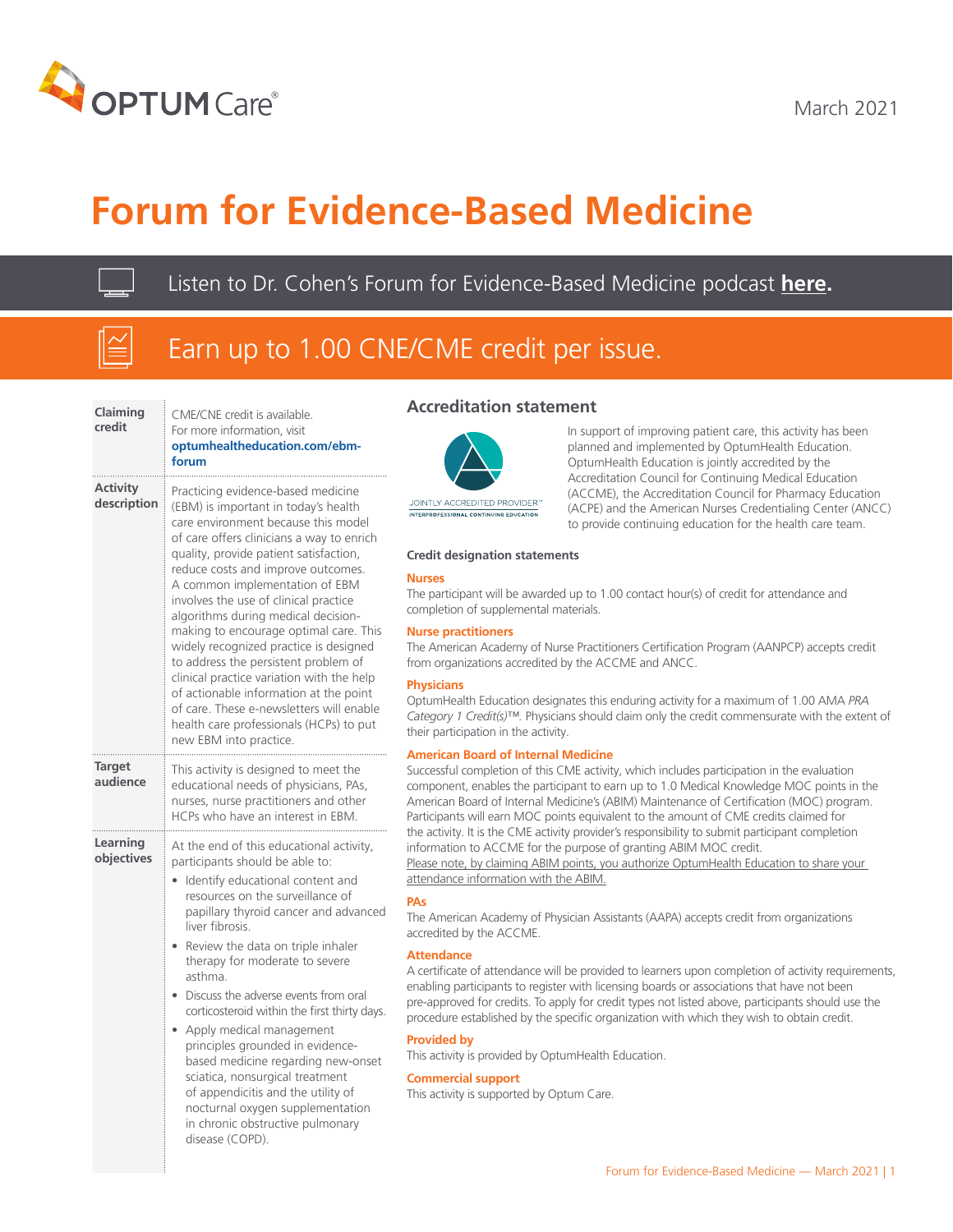# EDUCATIONAL FORUM EDUCATIONAL FORUM

### **Active surveillance of papillary thyroid cancer**

Analogous to Gleason 6 prostate cancer, the prognosis of small papillary thyroid cancers is remarkably good with very infrequent progression to metastatic disease and rare mortality. The 30-year cancer-specific survival for papillary thyroid cancer is 97%.<sup>1</sup> In 2015, guidelines for the management of papillary thyroid cancer recommended the consideration of active surveillance; however this management option is rarely recommended or successfully adopted in the United States.<sup>2</sup>

Two-thirds of thyroid cancers in this country are small papillary thyroid cancers and the rate of diagnosis of these cancers has increased 380% in the past 25 years. There has not been a similar increase in mortality, suggesting a highly significant degree of overdiagnosis and overtreatment. With this as background, a Japanese study reported their experience in over 2,100 patients with newly diagnosed small papillary thyroid cancer (<1 cm).3 A total of 1,179 patients (55%) chose active surveillance and form the study population for this report. The patients ranged in age from 15–88 and 90% were women. Patients were followed by ultrasound at six-month intervals for the fist year and then annually. The median follow-up was six years and ranged to over 12 years. 91.4% of patients adhered to the follow-up ultrasound schedule, and of those that did not adhere, the large majority were related to advanced age or concomitant life-threatening illness. Only 4.5% of patients chose to proceed to surgery for personal reasons and only 6.4% of patients had surgery due to physician concerns based on follow-up ultrasounds. Only 0.09% developed lymph node metastases requiring surgery, and no patients developed distant metastatic disease. There were no thyroid cancer related deaths.

The remarkable success of the program could be attributed to three factors:<sup>4</sup>

- 1. Delivery of information and education about papillary thyroid cancer and active surveillance before the biopsy sample is taken, at a time when anxiety over a new diagnosis of cancer was not present
- 2. Presentation of a choice to the patient with a clear, consistent physician recommendation for active surveillance as appropriate and safe, with the option to change to surgery if required or desired
- 3. Regular reassessment and reassurance about the risk at each follow-up visit and emotional support provided by the clinician to the patient for the choice taken

The University of Wisconsin in collaboration with HIPxChange has an excellent patient decision thyroid cancer treatment resource available, click **[here](http://hipxchange.org/ThyroidCancerTreatmentChoice)**. Use the link provided to access the Thyroid Cancer Treatment Choice Toolkit. At the top of the page, click the View the Toolkit button to register.

This model of care should serve as a template for active surveillance discussions around not only small papillary thyroid cancers, but also for very low risk and low risk prostate cancers. Unfortunately, although the active surveillance rates of Gleason 6 prostate cancers are slowly improving, they still remain below 50%.5 This is despite the fact that the ten-year prostate cancer specific survival in a cohort of patients followed under active surveillance is over 98%.<sup>6</sup> As part of the ongoing development of the OptimalCare program, there are two significant additions in 2021 specifically related to active surveillance in prostate cancer patients.

- The first is the development of a shared decision-making aid analogous to the papillary thyroid cancer version; this is also attached to the Forum. Just as in the papillary thyroid cancer example above, the discussions with the patient should begin at the time of the referral to the urologist for a PSA elevation. Waiting until the patient and the urologist have the post biopsy discussion around the new diagnosis of "prostate cancer" will significantly reduce the impact of the shared decision-making process due to anxiety around the diagnosis. This prebiopsy discussion should be a primary care priority. Click **here** [to view the Localized Prostate Cancer handout, located at the end of this newsletter.](#page-7-0)
- The second OptimalCare addition is the creation of a natural language processing (NLP) engine which will review EMR data and calculate the active surveillance rates by urologist and urology practices across Optum Care. Redirection of referrals to urologists willing to employ an active surveillance strategy in the appropriate patients will improve health outcomes, and reduce both the harms of treatment and the cost of care of our patients with very low risk and low risk prostate cancer.

*(continued on page 3)*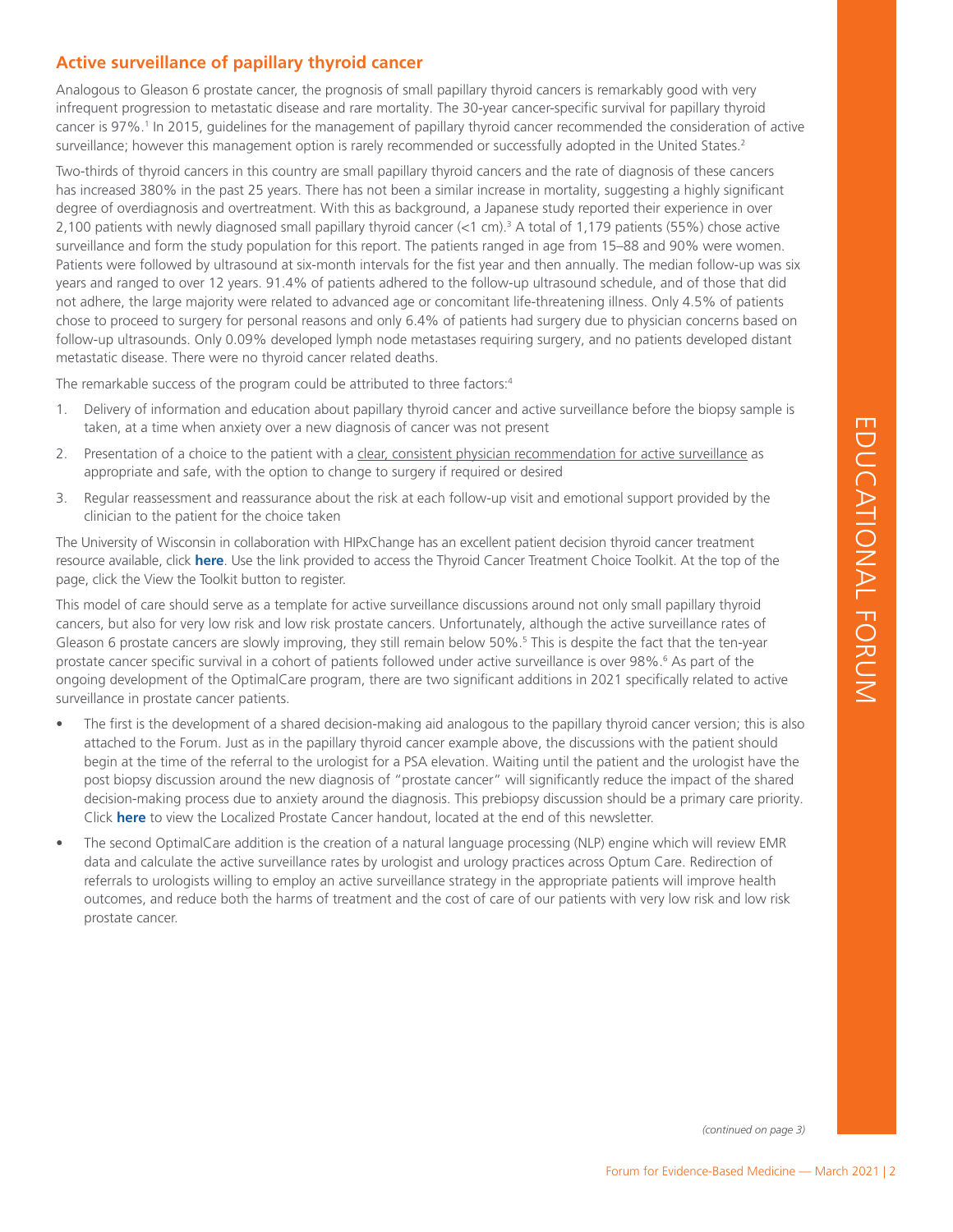### **DM2 and the high rate of advanced liver fibrosis**

Nonalcoholic fatty liver disease (NAFLD) has become the most common chronic liver disorder worldwide, and is the most rapidly growing indication for liver transplant, ranking second in the United States behind alcoholic liver disease.<sup>7</sup> Twentyeight percent of transplants in 2019 were related to NAFLD progressing to NASH and cirrhosis.<sup>8</sup> Because this progression is tightly linked to insulin resistance and the metabolic syndrome, it is frequently seen in patients with DM2. The best predictor of cirrhosis is early liver fibrosis, since only about 3–4% of patients with fatty liver will progress to cirrhosis. Although screening tools are now available, they are not being widely used to screen the population of patients with NAFLD to determine which are showing signs of early liver fibrosis. The available screening tests fall into the categories of blood-based testing and imaging.

The former can be more easily implemented in routine practice, but involve the use of fibrosis calculators (the NAFLD fibrosis score) which utilizes multiple clinical parameters, or specific proprietary laboratory tests which can cost as much as \$500. Additionally, the performance of these tests remains suboptimal in patients with DM2.<sup>9</sup> Ultrasound transient elastography (TE) is an inexpensive test ( $\sim$ \$75) that compares favorbly with MRI for the detection of liver fat and fibrosis.<sup>10</sup> A study in *Diabetes Care*11 looked at 825 patients with DM2 in the 2017–2018 cycle of the National Health and Nutritional Examination Survey (NHANES) who had TE performed as part of their comprehensive examination that included physical examination and lab parameters. The mean age was 60 years and 53% were male. The findings showed that 74% of patients had some degree of NAFLD with 58% having grade 3 steatosis, the highest grade. The prevalence of significant fibrosis (≥ F2) was 23.8%. The number of patients with advanced fibrosis (≥ F3) was 15.4%, and 7.7% of patients had cirrhosis (F4). No significant differences were found for sex or Hispanic ethnicity. Obese patients, as would be expected, had a higher prevalence of both steatosis and advanced fibrosis. A European study using TE evaluated 534 patients and found a prevalence of steatosis of 76.1%, with 19.6% of patients having advanced fibrosis and 8.2% with cirrhosis, findings that are highly concordant with the U.S. results.<sup>12</sup>

In 2016, the European Association for the Study of the Liver, the European Association for the Study of Diabetes, and the European Association for the Study of Obesity jointly published guidelines that recommended routine screening for NAFLD and advanced fibrosis in patients with T2DM.<sup>13</sup> To date, there are no similar quidelines in the U.S. Early detection is critical as hepatic fibrosis responds to various pharmacotherapies as well as significant weight loss including bariatric surgery when indicated. A high index of suspicion should be maintained when evaluating patients with DM2, particularly in the setting of obesity, abnormal LFT's, and concomitant alcohol excess. The NAFLD fibrosis score calculator, **[nafldscore.com](http://nafldscore.com/)/** is freely available and straightforward to use. TE is available in at least some of our markets and may become the screening test of choice in this population of high-risk patients.



*(continued on page 8)*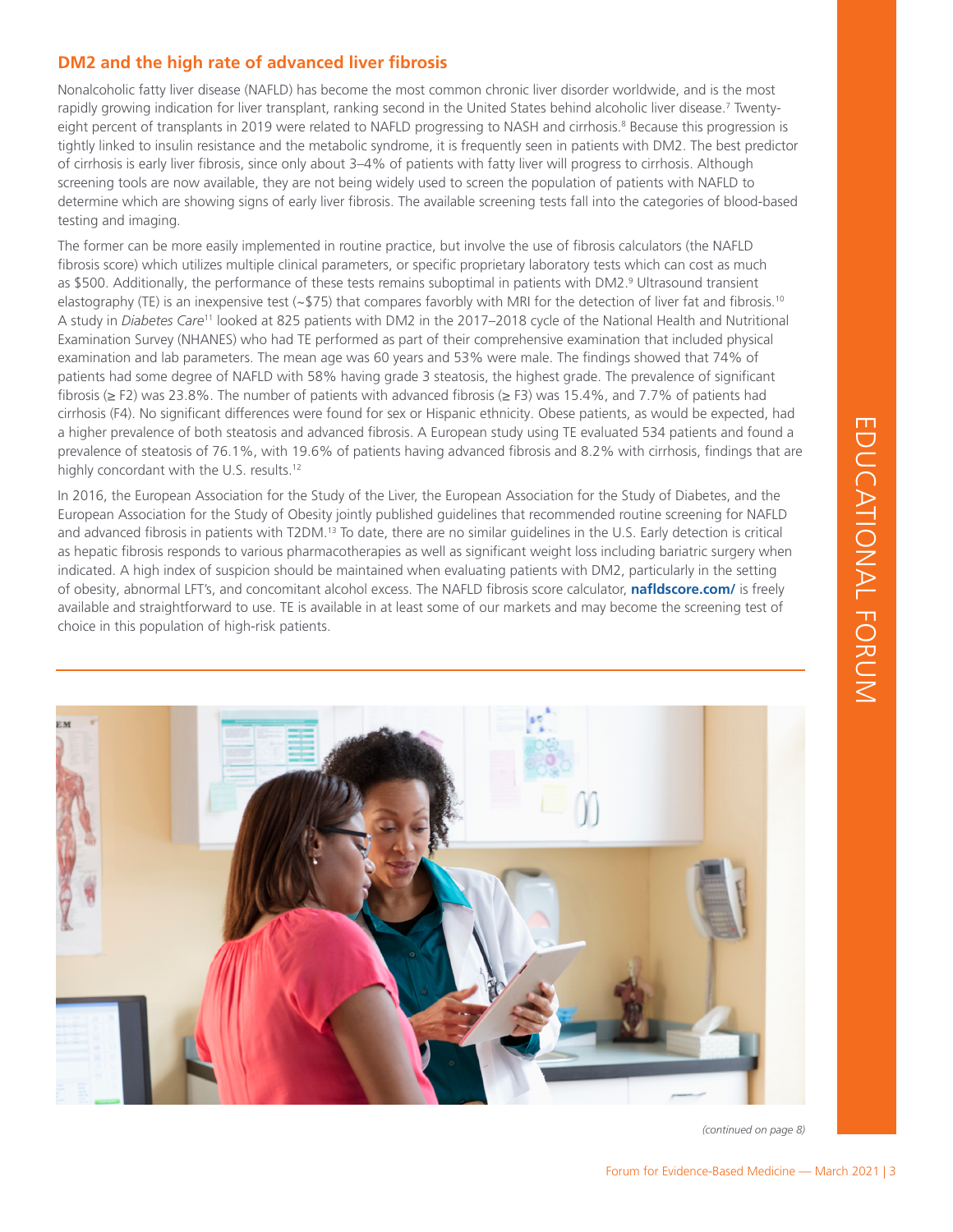### **Adding umeclidinium to inhaled corticosteroid plus long-acting β2-agonist (triple inhaler therapy) slightly improves lung function but does not reduce asthma exacerbations**

Asthma guidelines have recently changed and now recommend the use of a prn inhaled corticosteroid/long-acting  $\beta_2$ -agonist (ICS/LABA) combination for mild persistent asthma, and daily use of the combination therapy for moderate persistent asthma. Despite this therapy, a portion of patients remain symptomatic and poorly controlled. A recent study evaluated the benefit of adding a second long-acting bronchodilator, umeclidinium.14 ICS/ LABA treatments with and without the addition of umeclidinium were compared: fluticasone plus vilanterol (FF/VI) versus fluticasone plus umeclidinium plus vilanterol (FF/UMEC/VI).<sup>14</sup> The primary outcome was the change in lung function (trough FEV1) at 24 weeks. The key secondary outcome was the rate of moderate asthma exacerbations requiring increased need for rescue therapy and temporary change in maintenance treatment and/or severe asthma exacerbations requiring hospital admission.

In a double-blind, randomized, industry sponsored phase 3 study, 2,439 patients were recruited from 416 hospitals and primary care centers across 15 countries. Patients were at least moderately severe asthmatics with inadequately controlled symptoms despite daily ICS/LABA therapy. They had a mean predicted FEV-1 of 58% and 63% had a significant exacerbation in the prior year. Study participants were assigned control and investigational arms administered via dry powder inhaler.

Control arms (ICS/LABA therapy):

- FF/VI 100/25 µg
- FF/VI 200/25 µg

Treatment arms (triple inhaler therapy):

- FF/UMEC/VI 100/31.25/25 µg
- FF/UMEC/VI 100/62.5/25 µg
- FF/UMEC/VI 200/31.25/25 µg
- FF/UMEC/VI 200/62.5/25 µg

The addition of UMEC (62.5 and 31.25 µg) resulted in statistically significant (p<0.001) changes in FEV1 from baseline when compared to both the FF/VI 100/25 µg and 200/25 µg groups at 24 weeks. The mean improvements in FEV1 were small and of uncertain clinical significance, ranging from 82 mL to 110 mL. Additionally, 1,075 moderate or severe asthma exacerbation events occurred among all participants during the study period. The pooled analysis demonstrated that the addition of UMEC 62.5 µg resulted in a non-significant 13% reduction in asthma exacerbations, with no changes in the rate of severe exacerbations, and no change in the duration of moderate or severe exacerbations. Asthma symptom scores were slightly improved with triple inhaler therapy.

Overall, the addition of UMEC led to a statistically significant improvement in trough FEV1 at 24 weeks, but the degree of FEV-1 improvement likely is of little clinical relevance. The numbers of moderate and severe asthma exacerbations were not statistically different between patients treated with UMEC and those not treated with UMEC. Importantly, the cost of adding UMEC is substantial, typically in the \$600–\$1,000 range yearly. For patients with eosinophilia or other markers of type 2 inflammation, doubling the dose of the ICS was more effective than triple inhaler therapy in preventing severe exacerbations. For those patients failing maximum doses of ICS/LABA therapy, a trial of triple inhaler therapy may be important prior to initiating far more expensive biologic therapies.

### **Adverse events from oral corticosteroid bursts most common within 30 days**

Adverse events from long-term corticosteroid use are welldescribed and include gastrointestinal bleeding and ulcers, infections, Cushing syndrome, diabetes, cataracts, glaucoma, and osteoporosis. Few studies have examined adverse events related to a single oral steroid burst of 14 or fewer days. A recent study used medical records from the National Health Insurance Research Database (2013 through 2015) in Taiwan to characterize adverse events following an oral steroid burst.15 Adverse events were identified within 5–30 days of steroid initiation and during the subsequent 31–90 days.

Out of over 15 million medical records for adults aged 20–64 years, 2,623,327 patients received oral steroid bursts. Common adverse events included gastrointestinal bleeding, sepsis, and heart failure. The table below (modified from Yao, et al.)<sup>15</sup> compares incidence rates per 1,000 person-years of adverse events among patients who received burst steroids and patients who did not receive steroids.

Incidence rate ratios were used to compare study periods pretreatment, 5–30 days and 31–90 days from steroid initiation. Rates of each adverse event significantly increased in the first 30 days, followed by subsequent attenuation. The incidence rate ratios in the 5–30-day period compared to the pretreatment period were 1.8 for gastrointestinal bleeding, 1.99 for sepsis, and 2.37 for heart failure.

The study demonstrates that oral steroid bursts are associated with adverse events that usually occur within the first 30 days of treatment. This is most pronounced for GI bleeding where the overall incidence approaches 3%. These rates would be expected to be significantly higher in the elderly and underscore that fact that steroid bursts should not be used without a clear evidence base supporting a benefit that outweighs the risks.

### **Table. Adverse event rates for patients with and without steroid bursts**

|                      | Steroid burst            | No steroids                                                                                   |
|----------------------|--------------------------|-----------------------------------------------------------------------------------------------|
| <b>Adverse event</b> |                          | Incidence rate per 1,000 person-years [95%CI]   Incidence rate per 1,000 person-years [95%CI] |
| GI bleeding          | $27.1$ [ $26.7 - 27.5$ ] | $10.3$ [9.9-10.7]                                                                             |
| Sepsis               | $1.5$ [1.4–1.6]          | $1.4$ [1.4–1.4]                                                                               |
| Heart failure        | $1.3$ [1.2-1.4]          | $0.4$ [0.4–0.4]                                                                               |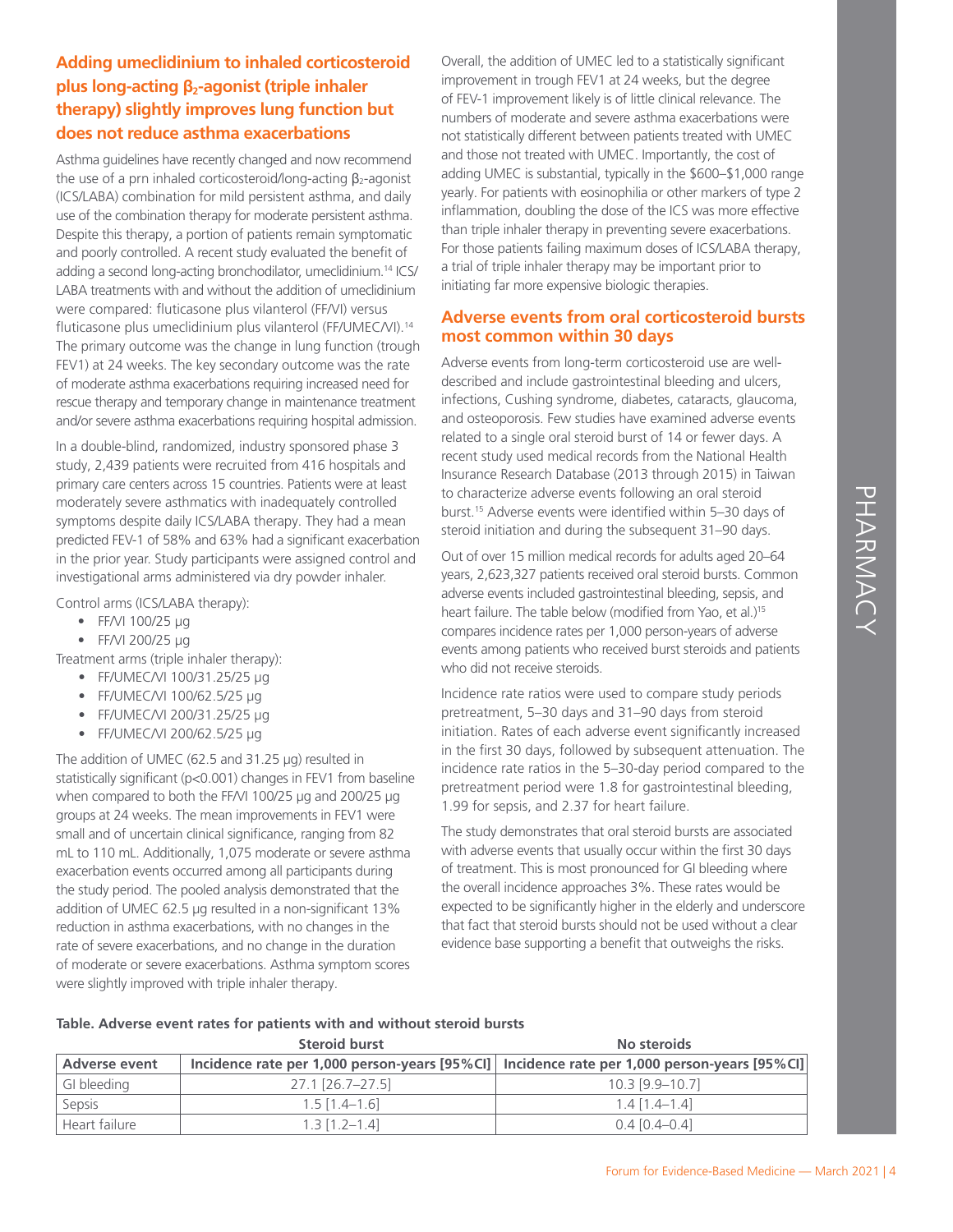### **Patients with sciatica have similar outcomes regardless of their initial treatment**

A recently published, randomized clinical study compared a stratified care approach to "usual care" for the diagnostic evaluation and treatment of new-onset sciatica.<sup>16</sup> The stratified care model used the overall and subscale scores from the STarT back tool and clinical features (leg pain scale score, pain present below the knee, pain interference score, and "objective" sensory deficit) to guide patient care into three groups:

- Group 1 (low risk): Brief self-management support (up to two sessions with a physiotherapist)
- Group 2 (medium risk): Physiotherapy course, up to six sessions
- Group 3 (high risk): MRI and specialist referral

An algorithm in the *Lancet* article (Figure 1)<sup>17</sup> delineates how scores and symptoms were used to stratify patients. Patients randomized to the control arm (usual care) were seen by a physiotherapist in clinic who determined further management. Options for further management included discharge back to the primary care provider, referral to community physiotherapy services, or referral for spinal specialty care. Physiotherapists in this study attended training workshops prior to patient recruitment. A total of 476 patients were randomized. The stratified care cohort reported minimally faster relief of symptoms (median two weeks) compared to the usual care arm, but this was not statistically different. Other outcomes — pain, function, psychological health, days lost from work, work productivity, satisfaction with healthcare, and healthcare use — did not differ between groups. The results of this trial provide validation of the OptimalCare algorithm and serve to reinforce its use in daily practice.

The OptimalCare Back Pain module is available on the shared decision-making website that incorporates the STarT back tool and stratifies treatment options according to the score.

To view the current shared decision-making modules, [click](http://apps-stg.optumcare.com/sdm/#/sdm/questionnaire) **here.**

To view all the orthopedic/back pain algorithms, click **[here.](https://helloignite.io/event/optimalCareMarketingMaterials/static/Overview)**

### **Nonsurgical treatment of appendicitis: Ready for prime time**

tis. Sippola and colleagues<br>
initial intravenous antibiotic<br>
8 to 60 years of age and had CT<br>
actation), antibiotic or contrast<br>
Es and use of methormin. Patients<br>
to intravenous etrapenem<br>
tazole (500mg, 3 times/d)(n= 28 Antibiotics are an effective alternative to surgery for uncomplicated cases of acute appendicitis. Sippola and colleagues investigated use of an oral broad, spectrum antibiotic, moxifloxacin (400mg/d), compared to initial intravenous antibiotic therapy followed by oral therapy for acute appendicitis defined by CT scan.<sup>18</sup> Patients were 18 to 60 years of age and had CT evidence of non-complicated appendicitis on scan. Exclusion criteria included pregnancy (or lactation), antibiotic or contrast allergy, renal insufficiency, immunosuppression of any kind, severe systemic illness or diabetes and use of metformin. Patients were randomized (1:1) to receive either oral moxifloxacin (n= 295) for seven days compared to intravenous ertapenem (1 gm/d) for two days followed by five days of oral levofloxacin (500mg/d) and oral metronidazole (500mg, 3 times/d)(n= 288). Success was defined as discharge from the hospital without surgery and no recurrence at one year. The goal was to have the two treatment arms show a success rate of greater than 65% and non-inferiority between the treatment arms of less than 6%. The mean age of the 599 randomized patients was 36 years and 44% were women. Five hundred eighty-one (99.7%) patients were available for follow-up at one year. Treatment results are summarized in Table 1.

| $\sim$ |  |
|--------|--|
|--------|--|

| <b>Treatment</b>                    | <b>Number</b> | Appy during initial<br>hospitalization N (%) | Appy within 1 yr of<br>initial hospitalization<br>N(% ) | <b>Therapeutic success</b><br>% (1 side 95% CI) |
|-------------------------------------|---------------|----------------------------------------------|---------------------------------------------------------|-------------------------------------------------|
| PO moxifloxacin<br>alone            | 295           | 27(9.2)                                      | 61(20.7)                                                | 70.2 (65.8 to $\infty$ )                        |
| Ertapenem $IV + PO$<br>levo + metro | 288           | 22(7.6)                                      | 53 (18.5)                                               | 73.8 (69.5 to ∞)                                |

 $PO = oral$ , Levo = levofloxacin, Metro = metronidazole,  $CI = confidence$  interval

These results exceed the pretrial expectation of a success rate of greater than 65% and demonstrate a non-inferiority of less than the 6% threshold sought at trial onset.

This study extends earlier studies demonstrating the safety and efficacy of nonsurgical treatment of uncomplicated appendicitis. These trials are summarized in Table 2 on the next page.

*(continued on page 10)*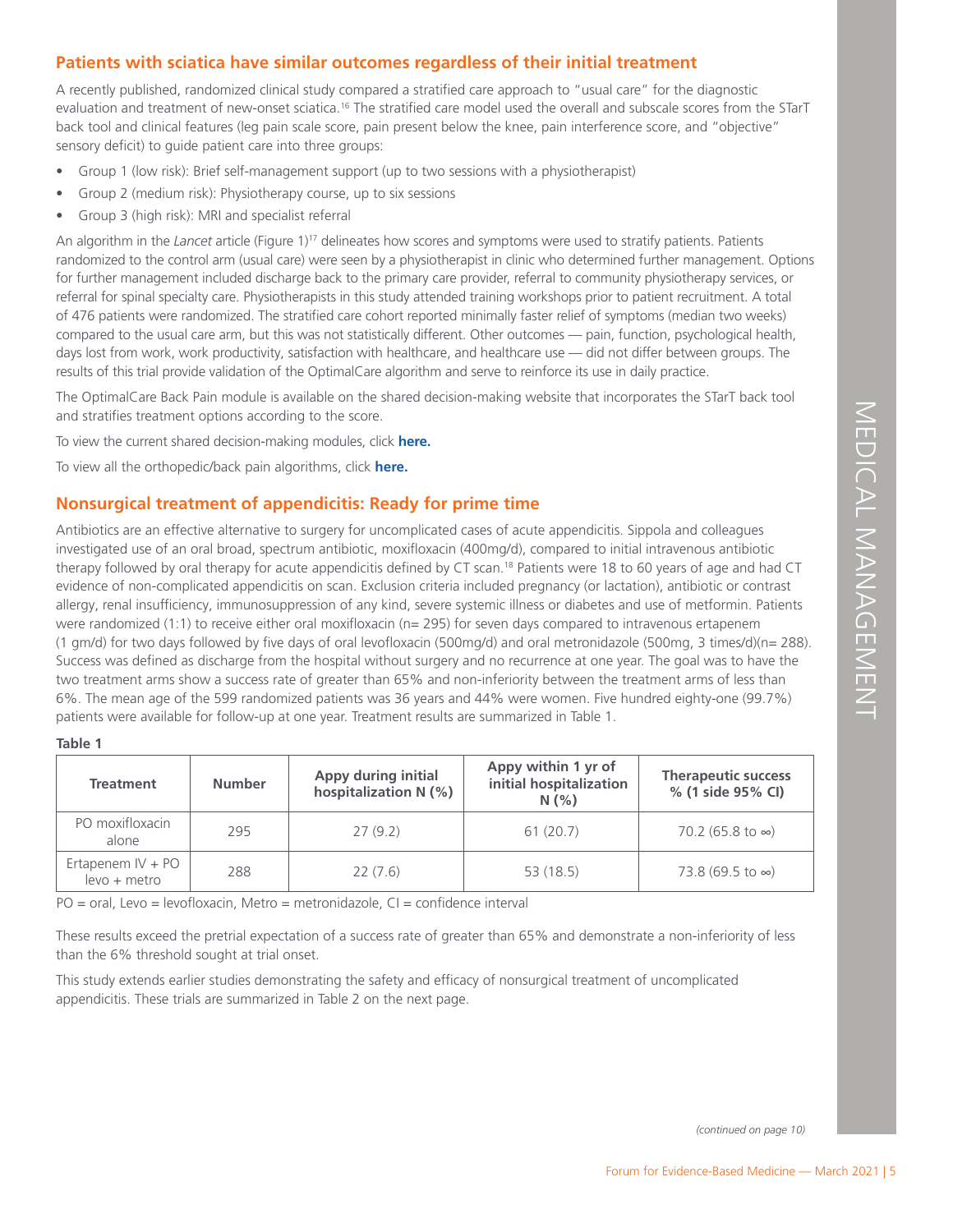The first trial (Trial 1, Table 2), the APPAC trial compared surgical intervention to antibiotics, had a success rate of 72.7% at one year and 60.9% at five years with lower complication rates for nonsurgical treatment at both time frames.<sup>19</sup> The second trial (Trial 2, Table 2) of more than 1,000 children at 10 U.S. children's hospitals demonstrated a similar success rate at one year of 67.1% of antibiotic therapy alone.20 The third trial (Trial 3, Table 2) included of over 1,500 adults and showed a success rate of antibiotic therapy alone of 71%.21

| <b>Trial</b> | <b>Treatment</b>  | <b>Participant number</b> | Follow-up | Success (%) | Complication                |
|--------------|-------------------|---------------------------|-----------|-------------|-----------------------------|
|              | Surgery           | 273                       | 5 years   | <b>NA</b>   | 20.5% 1 year; 24.4% 5 years |
|              | Antibiotics alone | 256                       | 5 years   | 727         | 2.8% 1 year; 6.5% 5 years   |
|              | Surgery           | 698                       | vear      | <b>NA</b>   | 3.6% 1 year                 |
|              | Antibiotics alone | 370                       | vear      | 67.1        | 3.3% 1 year                 |
|              | Surgery           | 776                       | 90 days   | <b>NA</b>   | 3.5% at 90 days             |
|              | Antibiotics alone | 776                       | 90 days   |             | 8.1% at 90 days             |

### **Table 2**

NA = not applicable as surgical treatment considered successful

These trials and others demonstrate the non-inferiority of antibiotics compared to surgical treatment of uncomplicated appendicitis. Sippola has shown oral antibiotics are equally effective compared to intravenous followed by oral therapy. Importantly, multiple trials also show equivalent of better patient satisfaction and less resource expenditures associated with nonsurgical treatment. Nonoperative management of uncomplicated appendicitis should be considered in appropriate patients.

### **The utility of nocturnal oxygen supplementation in COPD**

Forum for Evidence-Based Medicine — March 2021 | 6<br>
Forum for Evidence-Based Medicine — March 2021 | 6<br>
Forum Forum Forum for External Management Property Trial (NOTT) criteria. Eligible<br>
OTT criteria and did not have sle The utility of oxygen supplementation at night in persons with COPD is not clear. A multicenter international study was designed to further define the benefit from nocturnal oxygen.<sup>22</sup> Patients with COPD and an oxygen saturation of less than 90% for at least 30% of the nocturnal recording time were enrolled in the trial in a 1:1 randomization to oxygen or sham concentrator (placebo). Pretrial analysis suggested the need to enroll 600 patients. The primary endpoint was death from any cause or advancement to long-term oxygen therapy as defined by the Nocturnal Oxygen Therapy Trial (NOTT) criteria. Eligible patients had COPD, did not require long-term oxygen therapy at baseline according to the NOTT criteria and did not have sleep apnea. They had not smoked in six months and did not have left heart failure, interstitial lung disease, bronchiectasis, lung cancer, severe obesity (BMI≥ 40) or any other disease known to influence survival.

The trial was stopped prematurely because of recruitment and retention difficulties after enrollment of 243 patients (123 in the oxygen group and 120 in the control group). Baseline characteristics did not differ between the groups. An intention-totreat analysis at three years of follow-up showed no significant differences between the two groups. Thirty-nine percent of the nocturnal oxygen group and 42.0% of the placebo group met the NOTT defined criteria for long-term oxygen therapy or had died. A time-to-event analysis comparing the nocturnal oxygen and placebo groups in the composite outcome revealed no significant differences in either death or the requirement for long-term oxygen therapy.

This study was under powered, therefore the authors looked at its results in combination with other studies looking at patients with COPD and isolated nocturnal desaturation. The results of this study and two previous studies were reported in a meta-analysis which also failed to show evidence that nocturnal oxygen therapy was of benefit in COPD patients with isolated nighttime oxygen desaturation.<sup>22</sup> Despite the wide confidence intervals in this study, these results along with the subsequent meta-analysis suggest that it is unlikely that nocturnal oxygen therapy is of benefit in COPD patients with isolated nighttime oxygen desaturation.

*(continued on page 11)*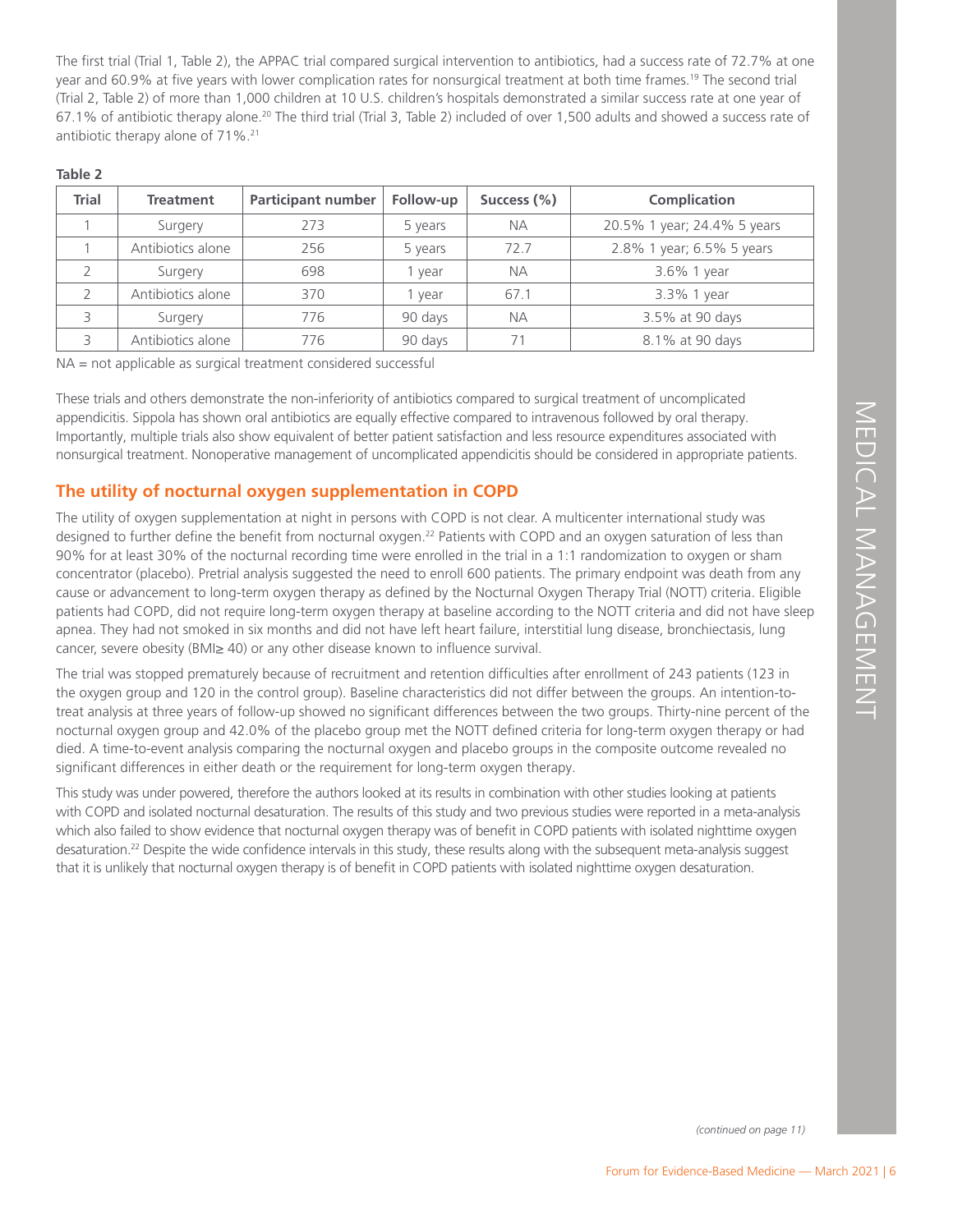# ong U.S. adults with type 2 diabetes.<br>
diabetes using vibration controlled<br>
0:9(4):1032. do:10.3390/pm9041032.<br>
Opean Association for the Study of<br>
M in patients with indequately controlled<br>
2213-2600(20)30389-1.<br>
with sca

### **References**

- 1. Ito Y, Miyauchi A, Kihara M, Fukushima M, Higashiyama T, Miya A. Overall survival of papillary thyroid carcinoma patients: A single-institution long-term follow-up of 5897 patients. *World J Surg.* 2018;42(3):615-622. doi:10.1007/s00268-018-4479-z.
- 2. Haugen B, Alexander E, Bible K et al. 2015 American Thyroid Association management guidelines for adult patients with thyroid nodules and differentiated thyroid cancer: The American Thyroid Association Guidelines Task Force on Thyroid Nodules and Differentiated Thyroid Cancer. *Thyroid*. 2016;26(1):1-133. doi:10.1089/thy.2015.0020.
- 3. Davies L, Chang C, Sirovich B et al. Thyroid cancer active surveillance program retention and adherence in Japan. *JAMA Otolaryngol Head Neck Surg.*  2021;147(1):77. doi:10.1001/jamaoto.2020.4200.
- 4. McCaffery K, Nickel B. Clinician be my guide in active surveillance of papillary thyroid microcarcinoma. *JAMA Otolaryngol Head Neck Surg.* 2021;147(1):7. doi:10.1001/jamaoto.2020.4237.
- 5. Washington S, Jeong C, Lonergan P et al. Regional variation in active surveillance for low-risk prostate cancer in the U.S. *JAMA Netw Open.* 2020;3(12):e2031349. doi:10.1001/jamanetworkopen.2020.31349.
- 6. Klotz L, Vesprini D, Sethukavalan P et al. Long-term follow-up of a large active surveillance cohort of patients with prostate cancer. *J Clin Oncol.* 2015;33(3):272-277. doi:10.1200/jco.2014.55.1192.
- 7. Younossi Z, Stepanova M, Ong J et al. Nonalcoholic steatohepatitis is the most rapidly increasing indication for liver transplantation in the United States. *Clin Gastroenterol Hepatol.* 2020. doi:10.1016/j.cgh.2020.05.064.
- 8. Wang S, Toy M, Hang Pham TT, So S. Causes and trends in liver disease and hepatocellular carcinoma among men and women who received liver transplants in the U.S., 2010-2019. *PLoS One*. 2020;15(9):e0239393. Published 2020 Sep 18. Doi: 10.1371/journal.pone.0239393.
- 9. Bril F, McPhaul M, Caulfield M et al. Performance of plasma biomarkers and diagnostic panels for nonalcoholic steatohepatitis and advanced fibrosis in patients with Type 2 diabetes. *Diabetes Care.* 2019;43(2):290-297. doi:10.2337/dc19-1071.
- 10. Pu K, Wang Y, Bai S et al. Diagnostic accuracy of controlled attenuation parameter (CAP) as a non-invasive test for steatosis in suspected non-alcoholic fatty liver disease: a systematic review and meta-analysis. *BMC Gastroenterol*. 2019;19(1). doi:10.1186/s12876-019-0961-9.
- 11. Ciardullo S, Monti T, Perseghin G. High prevalence of advanced liver fibrosis assessed by transient elastography among U.S. adults with Type 2 diabetes. *Diabetes Care.* 2020;44(2):519-525. doi:10.2337/dc20-1778.
- 12. Sporea I, Mare R, Popescu A et al. Screening for liver fibrosis and steatosis in a large cohort of patients with Type 2 diabetes using vibration controlled transient elastography and controlled attenuation parameter in a single-center real-life experience. *J Clin Med*. 2020;9(4):1032. doi:10.3390/jcm9041032.
- 13. European Association for the Study of the Liver (EASL); European Association for the Study of Diabetes (EASD); European Association for the Study of Obesity (EASO). EASL -EASD -EASO clinical practice guidelines for the management of non-alcoholic fatty liver disease. *J Hepatol*. 2016;64(6):1388-1402. doi:10.1016/j.jhep.2015.11.004.
- 14. Lee L, Bailes Z, Barnes N et al. Efficacy and safety of once-daily single-inhaler triple therapy (FF/UMEC/VI) versus FF/VI in patients with inadequately controlled asthma (CAPTAIN): a double-blind, randomised, phase 3A trial. *Lancet Respir Med.* 2021;9(1):69-84. doi:10.1016/s2213-2600(20)30389-1.
- 15. Yao T, Huang Y, Chang S, Tsai S, Wu A, Tsai H. Association between oral corticosteroid bursts and severe adverse events. *Ann Intern Med* 2020;173(5):325- 330. doi:10.7326/m20-0432.
- 16. Foster N, Konstantinou K, Lewis M et al. Stratified versus usual care for the management of primary care patients with sciatica: the SCOPiC RCT. *Health Technol Assess* (Rockv). 2020;24(49):1-130. doi:10.3310/hta24490.
- 17. Hill J, Whitehurst D, Lewis M et al. Comparison of stratified primary care management for low back pain with current best practice (STarT Back): a randomised controlled trial. *Lancet*. 2011;378(9802):1560-1571. doi:10.1016/s0140-6736(11)60937-9.
- 18. Sippola S, Haijanen J, Grönroos J et al. Effect of oral moxifloxacin vs intravenous ertapenem plus oral levofloxacin for treatment of uncomplicated acute appendicitis. *JAMA*. 2021;325(4):353. doi:10.1001/jama.2020.23525.
- 19. Salminen P, Paajanen H, Rautio T et al. Antibiotic therapy vs. appendectomy for treatment of uncomplicated acute appendicitis. *JAMA*. 2015;313(23):2340. doi:10.1001/jama.2015.6154.
- 20. Minneci P, Hade E, Lawrence A et al. Association of nonoperative management using antibiotic therapy vs laparoscopic appendectomy with treatment success and disability days in children with uncomplicated appendicitis. *JAMA*. 2020;324(6):581. doi:10.1001/jama.2020.10888.
- 21. Flum DR, Davidson GH, Monsell SE, et al. A randomized trial comparing antibiotics with appendectomy for appendicitis. *N Engl J Med* 2020;383(20):1907- 1919. doi:10.1056/nejmoa2014320.
- 22. Lacasse Y, Sériès F, Corbeil F et al. Randomized Trial of Nocturnal Oxygen in Chronic Obstructive Pulmonary Disease. *New England Journal of Medicine.*  2020;383(12):1129-1138. doi:10.1056/nejmoa2013219.

*(continued on page 12)*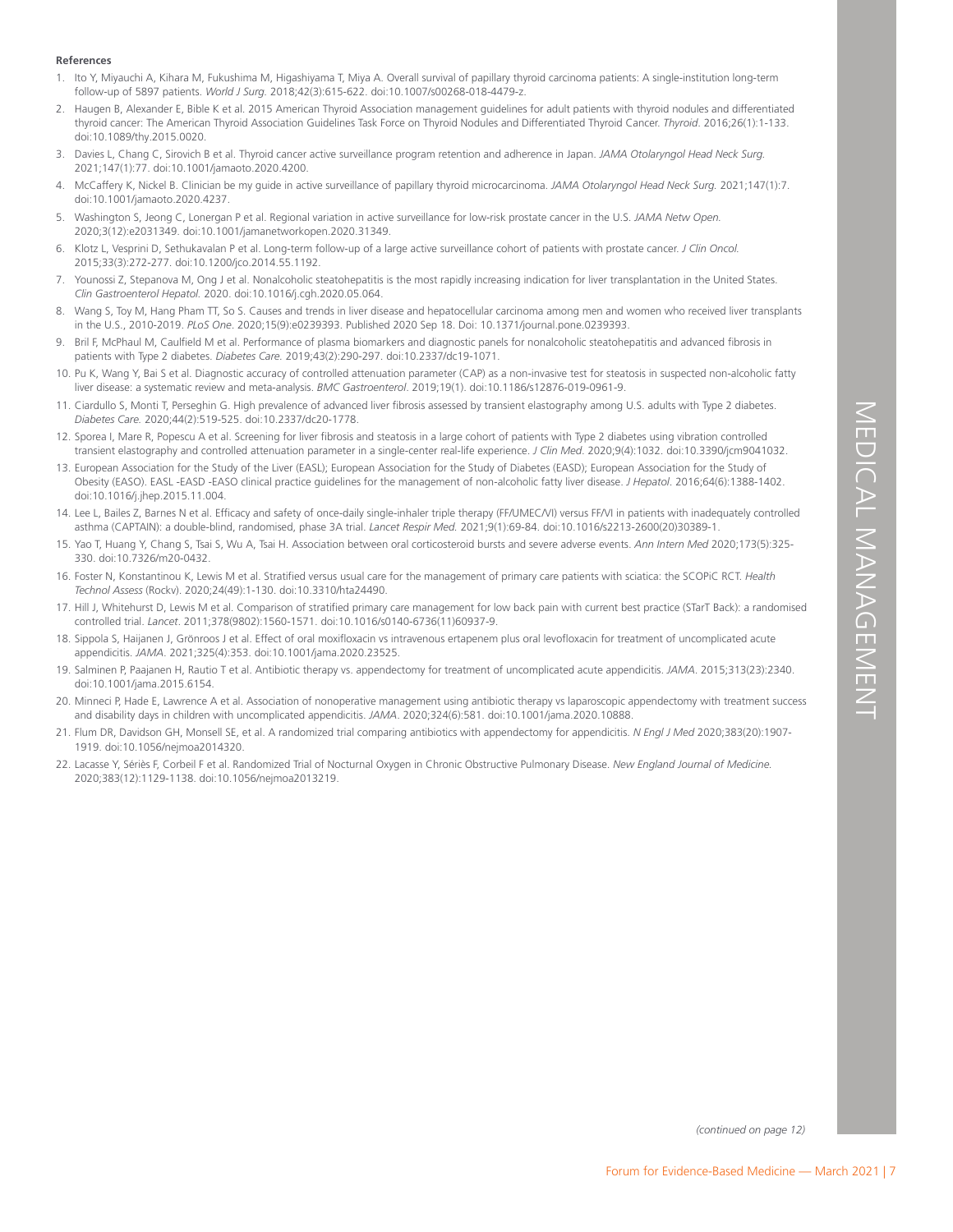<span id="page-7-0"></span>

50 - Localized Prostate Cancer Adult-CLB Date of Birth: 01/01/1970

Localized prostate cancer is cancer that has not moved outside of the prostate or spread to other parts of the body. There are several ways to treat or monitor localized prostate cancer. The purpose of this guide is to inform you about treatment and monitoring options so that you and your doctor can decide which option is best for you.



# What are my treatment and monitoring options?

### Three common approaches to the management of localized prostate cancer are described below:

Active surveillance means that your doctor closely monitors your prostate cancer for changes, but no treatments are given. It does not mean "never treat," but rather watchful waiting to see if the cancer worsens and treatment is needed. During active surveillance your doctor will monitor a blood test called prostate-specific antigen (PSA) and perform periodic prostate exams. Repeat prostate biopsies and imaging tests are done as well. If the cancer starts to cause symptoms or there are signs that it is growing or becoming aggressive, then treatments are offered.

Active surveillance is usually offered to men with localized prostate cancer that is considered to be at low risk of worsening (or "favorable risk"), based on the biopsy and other testing results. It may seem counter-intuitive that you can be diagnosed with cancer and then be told to watch and wait. But several studies have shown that men with favorable-risk prostate cancer are at low risk of any harm from their diagnosis, including death. In these cases, the benefits of watchful waiting may outweigh the risks associated with treatment.

**Radiation therapy** uses radiation aimed at the prostate to kill cancer cells. There are two common types of radiation therapy: external beam radiation and brachytherapy.

External beam radiation

External beam radiation uses a machine called a linear accelerator to aim a high-energy beam of radiation at the prostate cancer, with the goal of sparing other tissues near the prostate. External beam radiation can be done as the only treatment or in combination with other treatments. The types and severity of side effects are related to the amount (or dose) of radiation given.

Brachytherapy

Brachytherapy involves the placement of radioactive material directly into the prostate. Radiation from the material kills the prostate cancer cells and has less of an effect on neighboring tissues.



2

**Surgery or radical prostatectomy** is the surgical removal of the entire prostate gland and some of the surrounding tissues.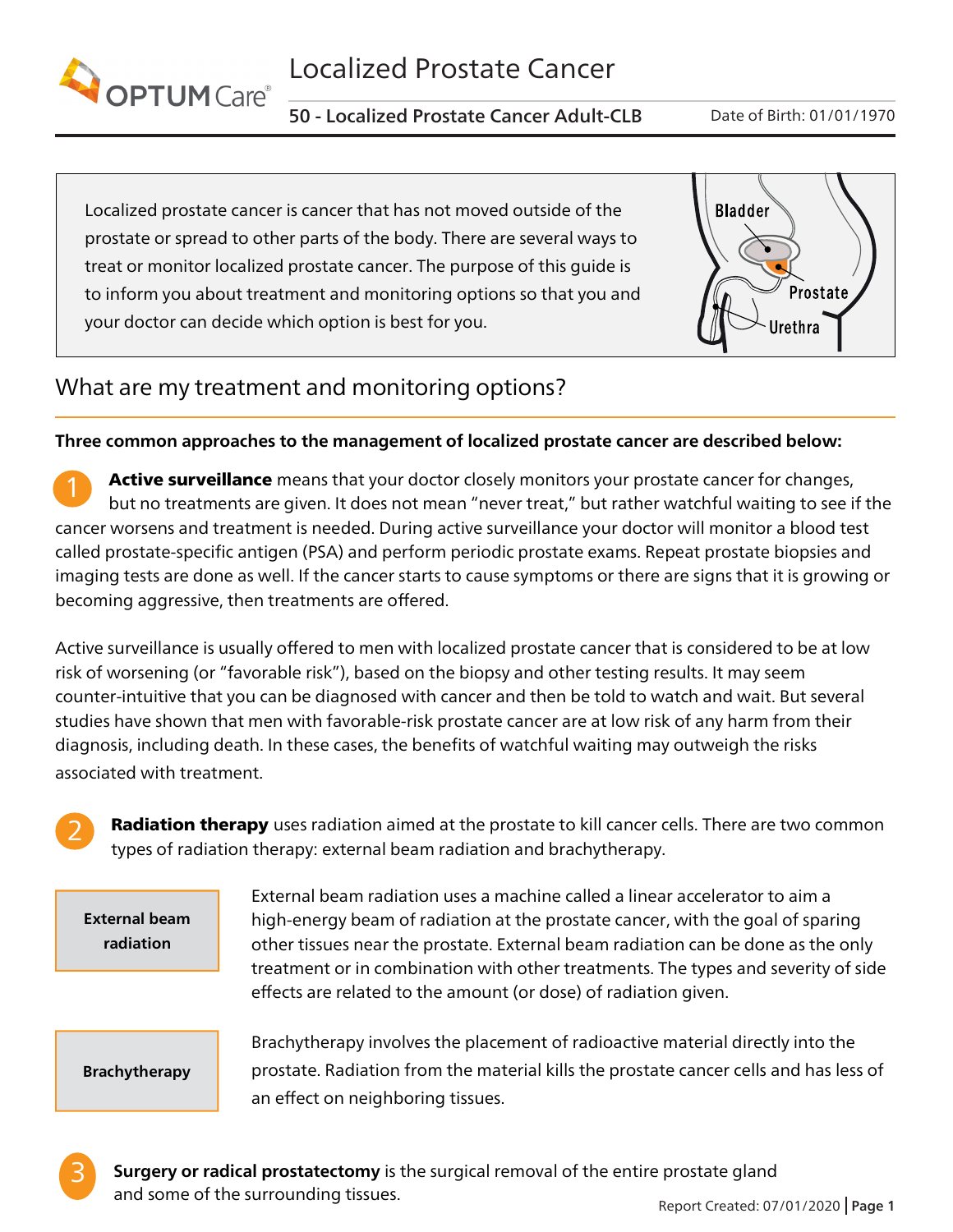

50 - Localized Prostate Cancer Adult-CLB Date of Birth: 01/01/1970

# What are the risks and benefits of each treatment and monitoring option?

The table below lists some of the potential risks and benefits associated with each treatment and monitoring option. It is important that you discuss with your doctor all of the risks and benefits that may affect you.

|                                                                                                                                                                                                                                                                                                                                                                                                                                           | <b>Potential Risks</b>                                                                                                                                                                                                                                                                                                                  | <b>Potential Benefits</b>                                                                                                                                          |  |
|-------------------------------------------------------------------------------------------------------------------------------------------------------------------------------------------------------------------------------------------------------------------------------------------------------------------------------------------------------------------------------------------------------------------------------------------|-----------------------------------------------------------------------------------------------------------------------------------------------------------------------------------------------------------------------------------------------------------------------------------------------------------------------------------------|--------------------------------------------------------------------------------------------------------------------------------------------------------------------|--|
| Active surveillance                                                                                                                                                                                                                                                                                                                                                                                                                       | Cancer growth and spread; Frequent<br>medical appointments; Fewer treatment<br>options if cancer spreads; Anxiety about<br>having cancer and not treating it                                                                                                                                                                            | "Favorable risk" prostate cancer<br>may never cause harm. Since<br>you may never need treatment,<br>you could avoid all of the risks<br>associated with treatment. |  |
| Radiation therapy<br>(External<br>beam radiation)                                                                                                                                                                                                                                                                                                                                                                                         | Erectile dysfunction (impotence); Frequent<br>or painful urination; Rectal bleeding; Blood<br>in urine; Rectal or urinary leakage; Fatigue;<br>Skin reactions; New cancers near the radia-<br>tion site; Frequent medical appointments                                                                                                  | External beam radiation<br>can successfully treat prostate<br>cancer. It can also be used<br>with other treatments or after<br>surgery.                            |  |
| Radiation therapy<br>(Brachytherapy)                                                                                                                                                                                                                                                                                                                                                                                                      | Erectile dysfunction (impotence); Frequent<br>or painful urination; Not being able to empty<br>the bladder; Rectal bleeding; Blood in urine;<br>Frequent bowel movements; New cancers<br>near the radiation site; Narrowing of the tube<br>that carries urine from the bladder (urethra);<br>Abnormal opening in the wall of the rectum | Brachytherapy can successfully<br>treat prostate cancer.                                                                                                           |  |
| Erectile dysfunction (impotence); Other<br>Surgery (radical<br>sexual dysfunction (dry orgasm); Urinary<br>prostatectomy)<br>incontinence; Injury to the rectum (rare);<br>Narrowing of the tube that carries urine<br>from the bladder (urethra); Formation of<br>cysts containing lymph (lymphocele);<br>Surgical complications including cardiovascu-<br>lar events, blood loss, and infection; Other<br>complications from anesthesia |                                                                                                                                                                                                                                                                                                                                         | Surgery can successfully treat<br>prostate cancer.                                                                                                                 |  |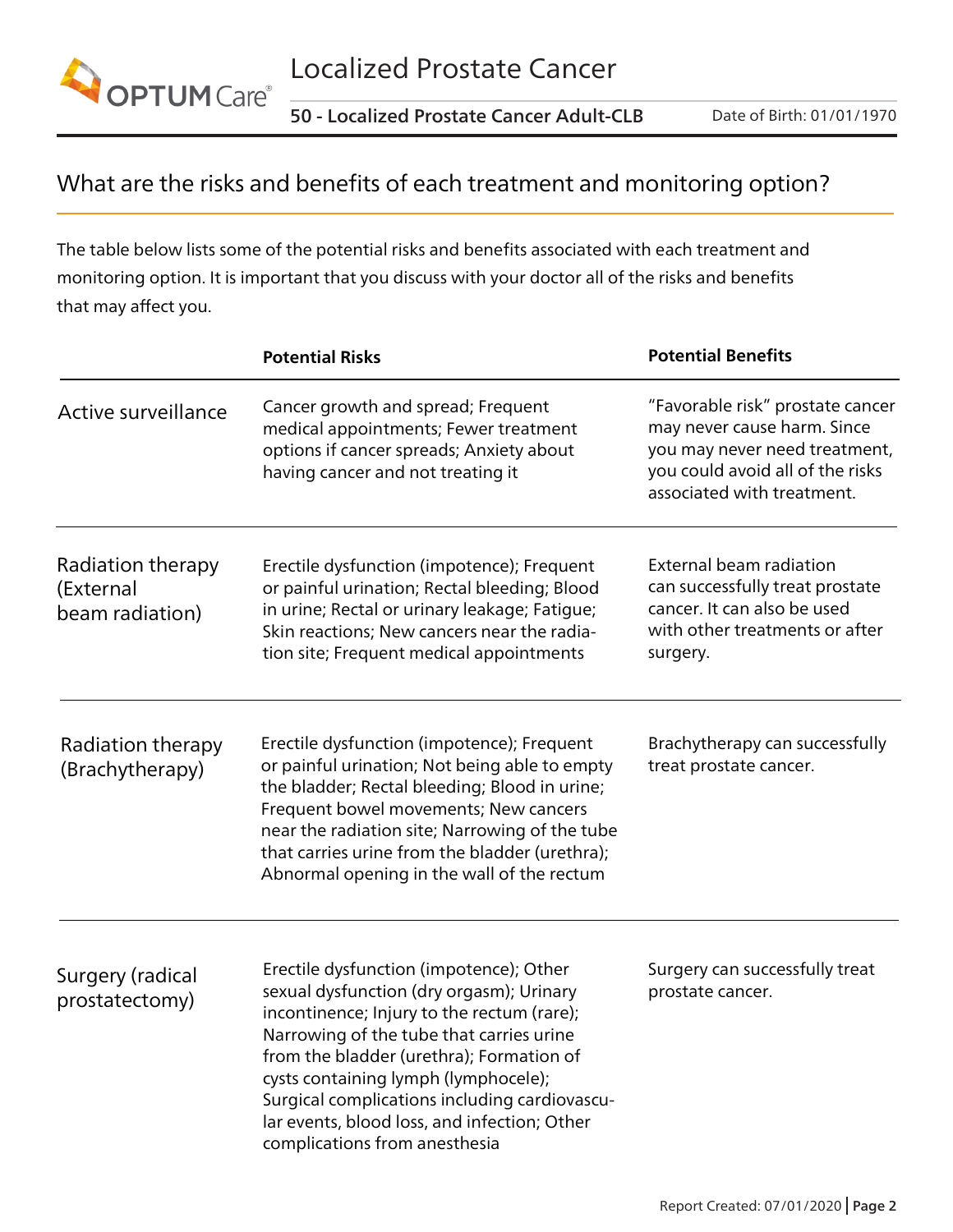

# How do outcomes compare between active surveillance, radiation therapy and surgery?

10 years after diagnosis of localized prostate cancer, the rate of death caused by cancer is low irrespective of whether patients start with active surveillance, radiation therapy, or surgery. Data from a large randomized study are provided below:

|                     | <b>Disease progression</b> | <b>Total cancer deaths</b> |
|---------------------|----------------------------|----------------------------|
| Active surveillance | 229 per 10,000             | 15 per 10,000              |
| Radiation therapy   | 90 per 10,000              | 7 per 10,000               |
| Surgery             | 89 per 10,000              | 9 per 10,000               |

About 55 out of 100 men who initially start active surveillance will eventually go on to have some form of treatment.

### The following complication rates were reported by patients over the past two decades:

Complication rates may improve over time with newer technologies and advances in surgical and radiation therapies.

46 out of 100 men who underwent surgery for prostate cancer reported using absorbent pads for urinary incontinence 6 months after surgery. Urinary incontinence can improve over time. Only 4 out of 100 men who had active surveillance and 6 out of 100 men who had external beam radiation reported urinary incontinence at 6 months.

Some men have sexual dysfunction at the time of their prostate cancer diagnosis. Six months after diagnosis, 48 out of 100 men who had active surveillance reported sexual dysfunction. 78 out of 100 men who had external beam radiation reported sexual dysfunction. 88 out of 100 men who had surgery reported sexual dysfunction.

# What treatment or monitoring option is best for you?

es, your baseline urinary, sexual, and bowel function, and your own treatment or monitoring preferences. Although the lifetime risk of receiving a prostate cancer diagnosis is about 17%, the risk of dying from the cancer is much lower, at about 3% to 6%. You and your doctor should choose the best management approach for your cancer based on your risk of cancer progression, whether you have other medical illness-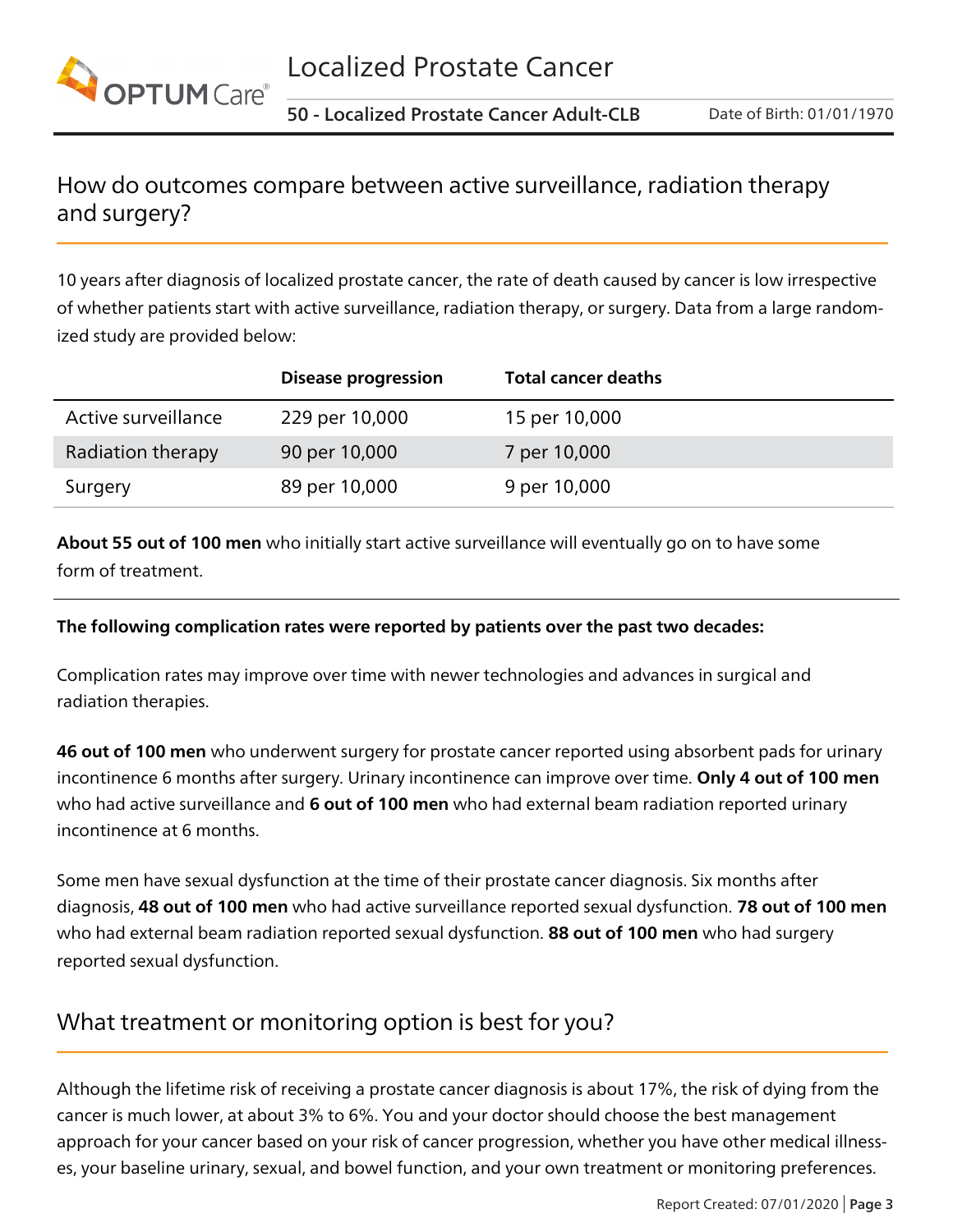

# References

- 1. Tosoian JJ, Mamawala M, Epstein JI, et al. Intermediate and Longer-Term Outcomes From a Prospective Active-Surveillance Program for Favorable-Risk Prostate Cancer. J Clin Oncol. 2015;33:3379-3385.
- 2. Thompson I, Thrasher JB, Aus G, et al. Guideline for the management of clinically localized prostate cancer: 2007 update. J Urol. 2007;177:2106-2131.
- 3. Hamdy FC, Donovan JL, Lane JA, et al. 10-Year Outcomes after Monitoring, Surgery, or Radiotherapy for Localized Prostate Cancer. N Engl J Med. 2016;375:1415-1424.
- 4. Donovan JL, Hamdy FC, Lane JA, et al. Patient-Reported Outcomes after Monitoring, Surgery, or Radiotherapy for Prostate Cancer. N Engl J Med. 2016;375:1425-1437.